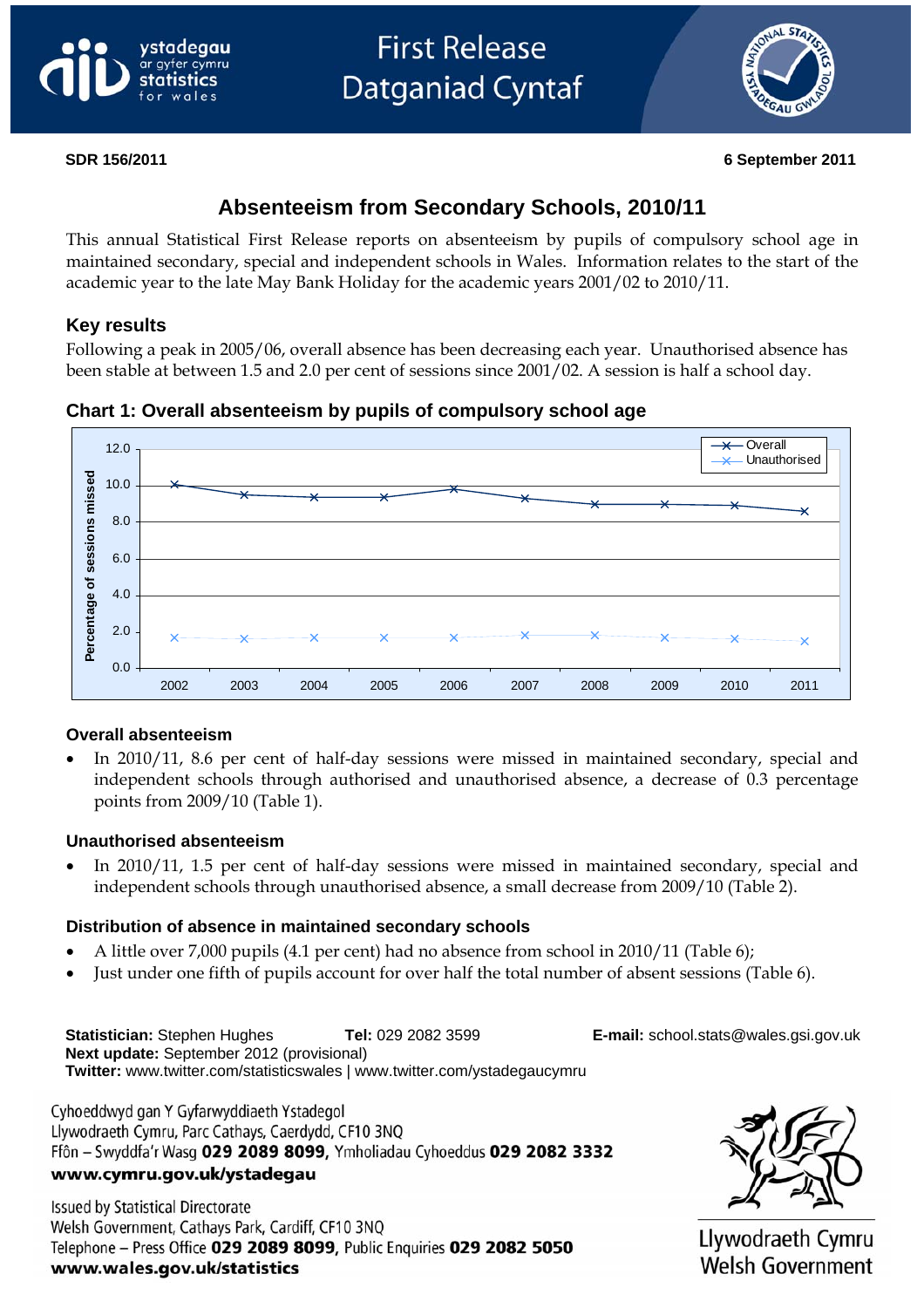#### **Introduction**

Chart 1 shows authorised and unauthorised absenteeism from secondary schools in Wales since the 2001/02 academic year. The tables that follow break down the percentage of half-day sessions missed due to absenteeism by school type, gender, Local Authority and Free School Meal entitlement. Three new charts have been included in this statistical release: Charts 2 and 3 show the change in the range of Local Authority-level absenteeism over time and Chart 4 helps users to understand how the proportions of pupils absent for varying lengths of time have changed.

#### **Contents**

|         |                                                                                                                                             | page           |
|---------|---------------------------------------------------------------------------------------------------------------------------------------------|----------------|
| Chart 1 | Overall absenteeism by pupils of compulsory school age                                                                                      | 1              |
| Table 1 | Overall absenteeism by pupils of compulsory school age, by sector                                                                           | 3              |
| Table 2 | Unauthorised absenteeism by pupils of compulsory school age, by sector                                                                      | 3              |
| Table 3 | Absenteeism by pupils of compulsory school age, by gender                                                                                   | 4              |
| Table 4 | Absenteeism by pupils of compulsory school age in all maintained secondary<br>schools, by proportion entitled to free school meals, 2010/11 | $\overline{4}$ |
| Table 5 | Absenteeism by pupils of compulsory school age in all maintained secondary and<br>special schools, by Local Authority                       | 5              |
| Chart 2 | Range of Local Authorities' rates of overall absenteeism by pupils of compulsory<br>school age                                              | 6              |
| Chart 3 | Range of Local Authorities' rates of unauthorised absenteeism by pupils of<br>compulsory school age                                         | 7              |
| Table 6 | Distribution of pupils in maintained secondary schools by length of overall absence,<br>2010/11                                             | 8              |
| Table 7 | Distribution of pupils in maintained secondary schools by their overall absence rates, 8<br>2010/11                                         |                |
| Chart 4 | Distribution of pupils in maintained secondary schools by length of overall absence                                                         | 9              |
| Table 8 | Absenteeism by pupils of compulsory school age in all maintained secondary<br>schools: comparison with England                              | 10             |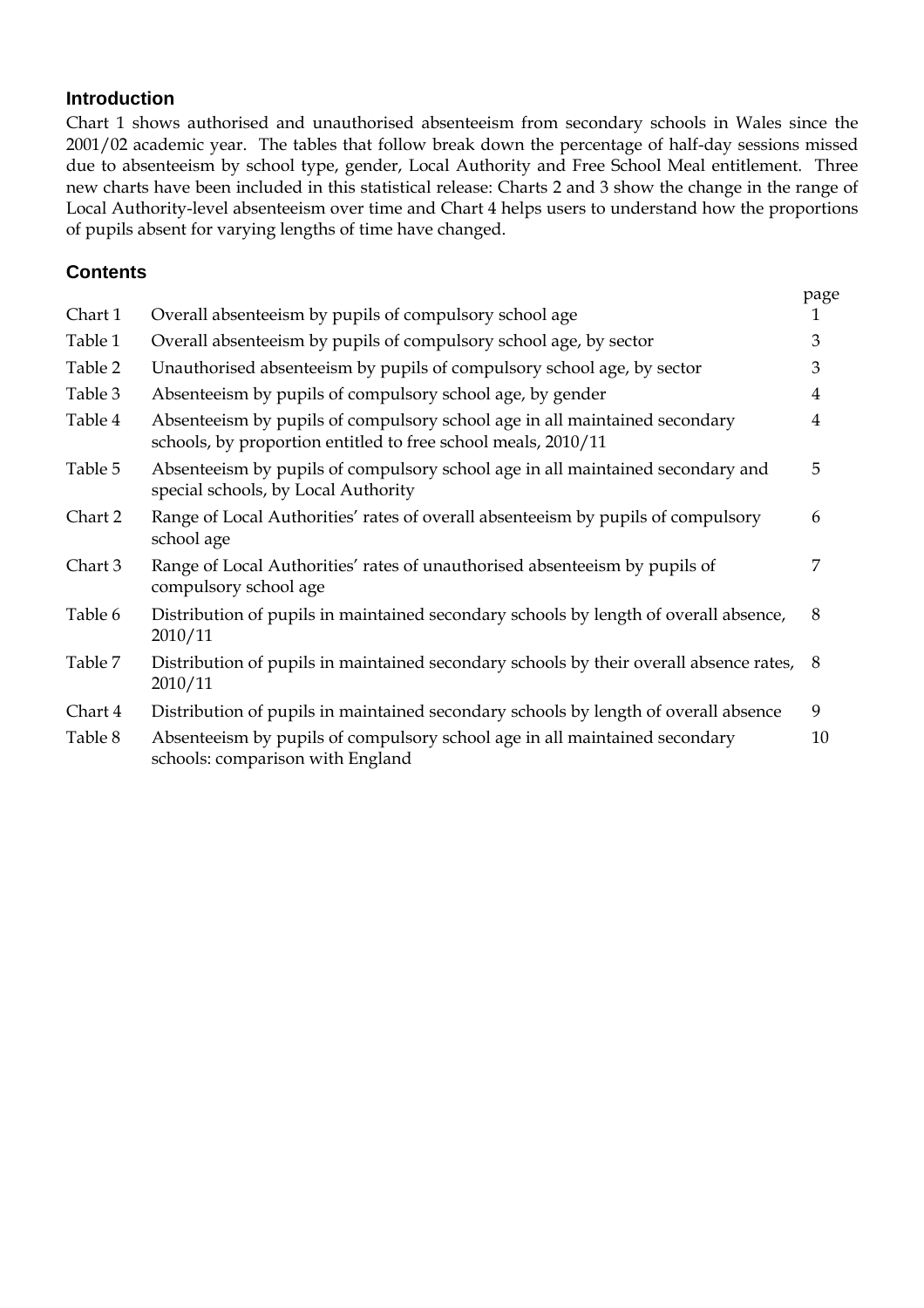|  | Table 1: Overall absenteeism by pupils of compulsory school age, by sector (a) |
|--|--------------------------------------------------------------------------------|
|--|--------------------------------------------------------------------------------|

|                                 | Percentage of school sessions missed |         |         |         |         |         |         |         |
|---------------------------------|--------------------------------------|---------|---------|---------|---------|---------|---------|---------|
|                                 | 2003/04                              | 2004/05 | 2005/06 | 2006/07 | 2007/08 | 2008/09 | 2009/10 | 2010/11 |
| LA Maintained Secondary Schools | 9.5                                  | 9.5     | 9.9     | 9.4     | 9.1     | 9.0     | 8.9     | 8.6     |
| Special Schools                 | 12.9                                 | 11.7    | 13.7    | 13.9    | 12.2    | 12.3    | 10.8    | 11.6    |
| <b>Independent Schools</b>      | 5.1                                  | 5.2     | 5.6     | 5.5     | 5.8     | 6.0     | 6.3     | 5.5     |
| Total                           | 9.4                                  | 9.4     | 9.8     | 9.3     | 9.0     | 9.0     | 8.9     | 8.6     |

Source: Pupils' Attendance Record, Welsh Government

(a) Figures do not include data for 8 independent schools and 1 special school that did not respond to the survey.



- In 2010/11, 8.6 per cent of half-day sessions were missed due to authorised and unauthorised absence from maintained secondary, special and independent schools, a decrease of 0.3 percentage points from 8.9 per cent in 2009/10;
- Since 2003/04 special schools have had the highest rate of overall absence and independent schools have had the lowest rate, but because of the relatively small number of these schools compared to the number of maintained secondary schools these schools do not significantly affect the total overall absence rate.

# **Table 2: Unauthorised absenteeism by pupils of compulsory school age, by sector (a)**

|                                 | Percentage of school sessions missed |         |         |         |         |         |         |         |
|---------------------------------|--------------------------------------|---------|---------|---------|---------|---------|---------|---------|
|                                 | 2003/04                              | 2004/05 | 2005/06 | 2006/07 | 2007/08 | 2008/09 | 2009/10 | 2010/11 |
| LA Maintained Secondary Schools | 1.7                                  | 8.،     |         | 1.9     | 1.8     | 1.7     | 1.6     | 1.5     |
| Special Schools                 | 2.6                                  | 2.4     | 3.1     | 3.3     | 2.5     | 2.3     | 1.9     | 2.5     |
| <b>Independent Schools</b>      | 0.1                                  | 0.1     | 0.2     | 0.2     | 0.3     | 0.3     | 0.3     | 0.3     |
| Total                           | 1.7                                  |         | 1.7     | 1.8     | 1.8     |         | 1.6     | 1.5     |

Source: Pupils' Attendance Record, Welsh Government

(a) Figures do not include data for 8 independent schools and 1 special school that did not respond to the survey.



- In 2010/11, 1.5 per cent of half-day sessions were missed due to unauthorised absence from maintained secondary, special and independent schools, a decrease of 0.1 percentage points from 2009/10 and continuing the downward trend seen since 2007/08;
- Special schools have had the highest rate of unauthorised absence and independent schools the lowest rate since 2003/04, but as with overall absence these schools do not significantly affect the total unauthorised absence rate.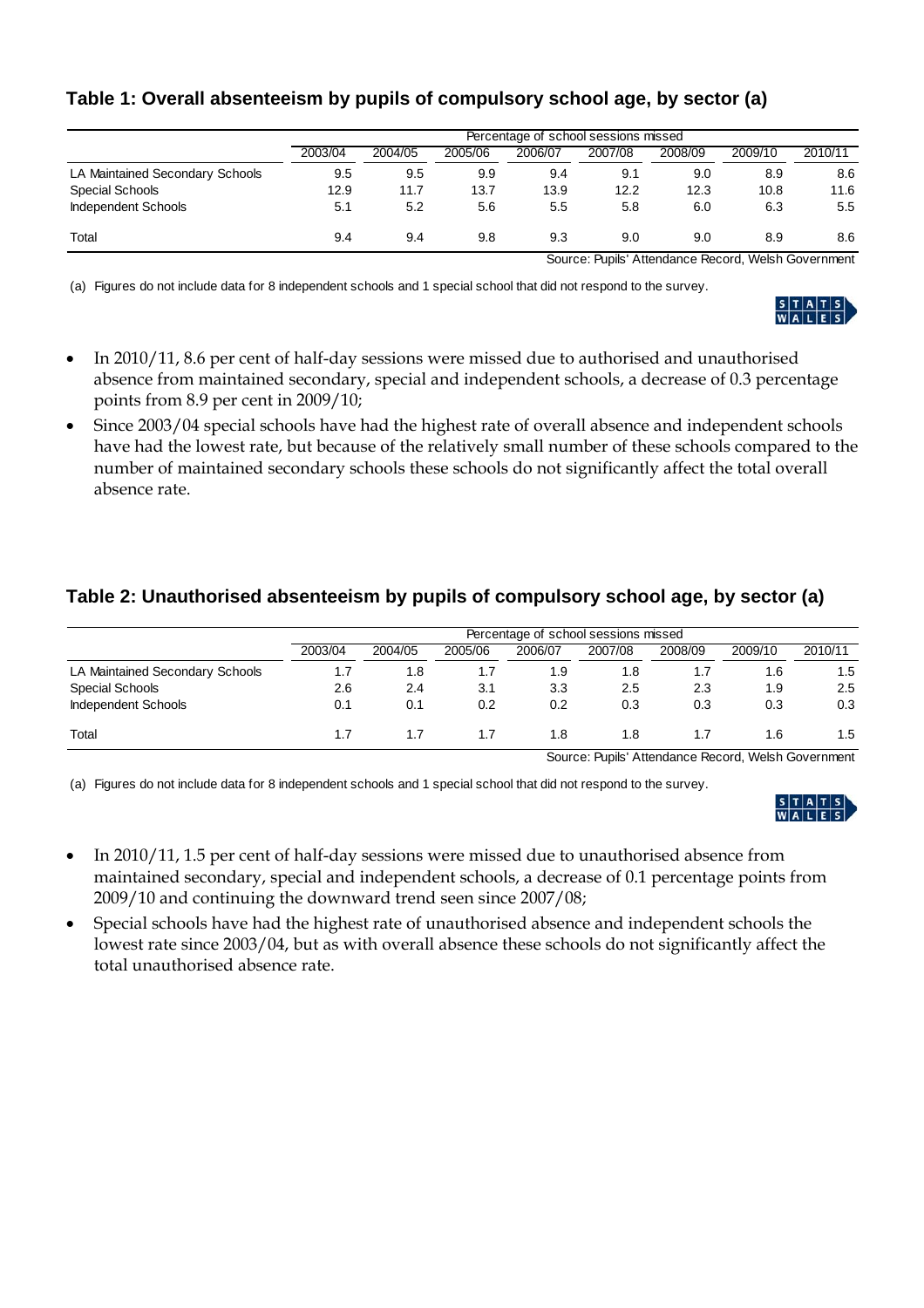#### **Table 3: Absenteeism by pupils of compulsory school age in all schools, by gender (a)**

|                                                    | Percentage of schools sessions missed |         |         |         |         |  |
|----------------------------------------------------|---------------------------------------|---------|---------|---------|---------|--|
|                                                    | 2006/07                               | 2007/08 | 2008/09 | 2009/10 | 2010/11 |  |
| Number of schools providing gender information     | 263                                   | 303     | 306     | 311     | 304     |  |
| Percentage of schools providing gender information | 83                                    | 97      | 98      | 97      | 98      |  |
| Unauthorised absences:                             |                                       |         |         |         |         |  |
| <b>Boys</b>                                        | 1.9                                   | 1.8     | 1.7     | 1.6     | 1.4     |  |
| Girls                                              | 2.0                                   | 1.8     | 1.7     | 1.6     | 1.5     |  |
| All absences:                                      |                                       |         |         |         |         |  |
| <b>Boys</b>                                        | 9.2                                   | 8.8     | 8.7     | 8.7     | 8.4     |  |
| Girls                                              | 9.8                                   | 9.3     | 9.2     | 9.1     | 8.8     |  |
|                                                    |                                       |         |         |         |         |  |

Source: Pupils' Attendance Record, Welsh Government

(a) It is not advisable to compare year on year changes for data on absenteeism by gender. Up to 2006/07 the data w as supplied voluntarily and hence different schools responded each year. In 2007/08 it became compulsory for maintained secondary schools to provide gender information, how ever it remains voluntary for special and independent schools.

- Historically, girls have had a higher rate of overall absence than boys and this continues to be the case in 2010/11, however the gap has narrowed;
- Breaking the pattern of the previous three years, in 2010/11 girls had a higher rate of unauthorised absence than boys, rather than the same rate.

#### **Table 4: Absenteeism by pupils of compulsory school age in all maintained secondary schools, by proportion entitled to free school meals, 2010/11 (a)**

|                                          | Percentage of school sessions missed |                       |                   |
|------------------------------------------|--------------------------------------|-----------------------|-------------------|
| Proportion entitled to free school meals | All absences                         | Unauthorised absences | Number of schools |
| 10% or less                              | 7.1                                  | 0.6                   | 53                |
| 15% or less, but over 10%                | 8.2                                  | 1.2                   | 57                |
| 20% or less, but over 15%                | 8.6                                  | 1.1                   | 37                |
| 30% or less, but over 20%                | 9.4                                  | 2.0                   | 50                |
| over 30%                                 | 11.8                                 | 3.8                   | 25                |
| All maintained schools                   | 8.6                                  | 1.5                   | 222               |

Source: Pupils' Attendance Record and PLASC, Welsh Government

(a) Free school meal data is based on a three year average.

- Table 4 suggests that there is a relationship between the proportion of pupils entitled to free school meals and the rate of absenteeism. It suggests that in general schools with a higher proportion of pupils entitled to free school meals have higher absenteeism rates;
- Free school meals are provided to pupils in low income households, so this suggests that there may be a more general relationship between deprivation and pupil absence.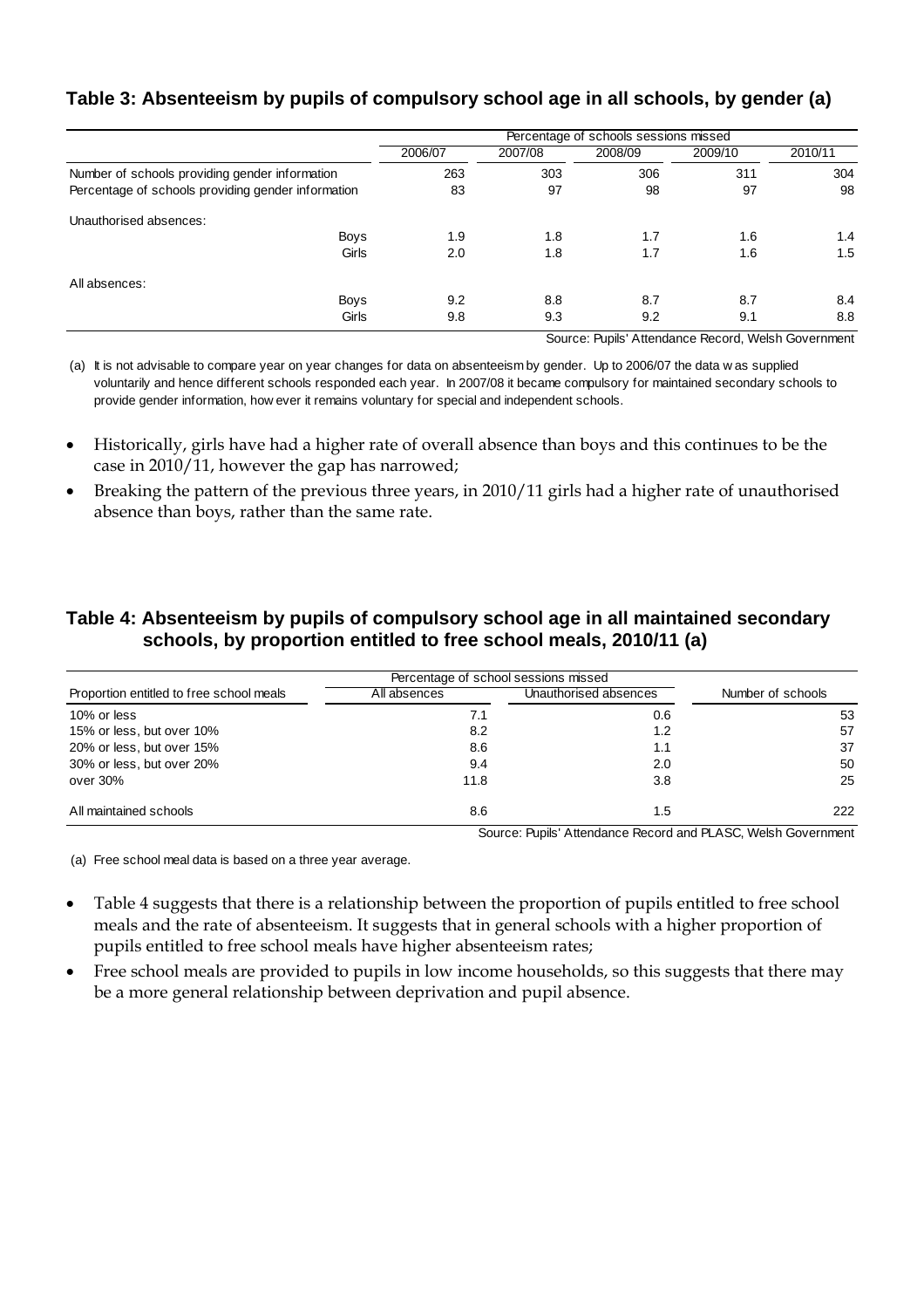|                       | Percentage of school sessions missed due to: |         |         |         |         |                       |         |         |  |
|-----------------------|----------------------------------------------|---------|---------|---------|---------|-----------------------|---------|---------|--|
|                       | All absences                                 |         |         |         |         | Unauthorised absences |         |         |  |
| Local Authority       | 2007/08                                      | 2008/09 | 2009/10 | 2010/11 | 2007/08 | 2008/09               | 2009/10 | 2010/11 |  |
| Isle of Anglesey      | 10.1                                         | 9.1     | 9.4     | 9.1     | 1.3     | 0.9                   | 1.1     | 1.3     |  |
| Gw ynedd              | 8.6                                          | 9.1     | 8.7     | 8.1     | 1.1     | 1.3                   | 1.1     | 1.0     |  |
| Conw y                | 8.8                                          | 8.4     | 8.1     | 7.6     | 2.0     | 2.1                   | 1.6     | 1.6     |  |
| Denbighshire          | 8.8                                          | 9.0     | 8.8     | 8.3     | 2.0     | 2.3                   | 2.0     | 1.4     |  |
| Flintshire            | 7.5                                          | 7.8     | 7.8     | 7.6     | 0.8     | 0.7                   | 0.6     | 0.5     |  |
| Wrexham               | 8.2                                          | 8.0     | 8.5     | 7.6     | 1.9     | 1.9                   | 1.8     | 1.6     |  |
| Pow ys                | 8.6                                          | 8.7     | 8.3     | 8.5     | 1.0     | 0.8                   | 0.4     | 0.5     |  |
| Ceredigion            | 8.4                                          | 8.2     | 8.3     | 7.5     | 1.0     | 1.1                   | 1.1     | 1.2     |  |
| Pembrokeshire         | 9.1                                          | 8.9     | 9.3     | 8.7     | 1.5     | 1.4                   | 1.5     | 0.9     |  |
| Carmarthenshire       | 9.3                                          | 9.2     | 8.8     | 9.0     | 1.1     | 0.9                   | 0.7     | 0.8     |  |
| Sw ansea              | 9.2                                          | 9.3     | 9.4     | 9.0     | 1.9     | 1.9                   | 2.0     | 1.6     |  |
| Neath Port Talbot     | 7.9                                          | 8.2     | 8.3     | 8.1     | 0.5     | 0.5                   | 0.6     | 0.5     |  |
| <b>Bridgend</b>       | 9.1                                          | 8.8     | 9.1     | 8.8     | 2.0     | 1.8                   | 1.8     | 1.7     |  |
| The Vale of Glamorgan | 8.4                                          | 8.3     | 8.3     | 8.7     | 1.1     | 1.1                   | 1.3     | 1.5     |  |
| Rhondda, Cynon, Taff  | 10.0                                         | 10.3    | 9.5     | 9.4     | 2.2     | 2.3                   | 1.8     | 1.8     |  |
| Merthyr Tydfil        | 9.4                                          | 9.2     | 9.1     | 8.6     | 1.8     | 1.3                   | 1.3     | 0.9     |  |
| Caerphilly            | 9.7                                          | 9.6     | 9.5     | 9.3     | 2.1     | 2.0                   | 1.9     | 2.1     |  |
| <b>Blaenau Gwent</b>  | 9.2                                          | 9.4     | 9.4     | 10.6    | 2.2     | 2.0                   | 2.0     | 2.1     |  |
| Torfaen               | 9.3                                          | 9.7     | 9.5     | 8.3     | 2.6     | 3.6                   | 3.0     | 1.3     |  |
| Monmouthshire         | 9.4                                          | 8.2     | 8.0     | 7.8     | 1.1     | 0.8                   | 0.6     | 0.6     |  |
| New port              | 10.0                                         | 9.4     | 8.7     | 8.2     | 2.0     | 2.2                   | 1.9     | 2.0     |  |
| Cardiff               | 9.7                                          | 9.5     | 9.6     | 9.6     | 3.3     | 2.9                   | 2.8     | 2.9     |  |
| Wales (b)             | 9.0                                          | 9.0     | 8.9     | 8.6     | 1.8     | 1.7                   | 1.6     | 1.5     |  |

#### **Table 5: Absenteeism by pupils of compulsory school age in all maintained secondary and special schools, by Local Authority (a)**

Source: Pupils' Attendance Record, Welsh Government

(a) Figures do not include data for 8 independent schools and 1 special school that did not respond to the survey.

(b) Includes independent schools.

- In 2010/11 Blaenau Gwent Local Authority had the highest rate of overall absenteeism from maintained secondary and special schools (10.6 per cent), while Ceredigion had the lowest rate (7.5 per cent);
- In 2010/11 the highest rate of unauthorised absence (2.9 per cent) was found in Cardiff, while Flintshire, Powys and Neath Port Talbot had the lowest rate of unauthorised absence (0.5 per cent).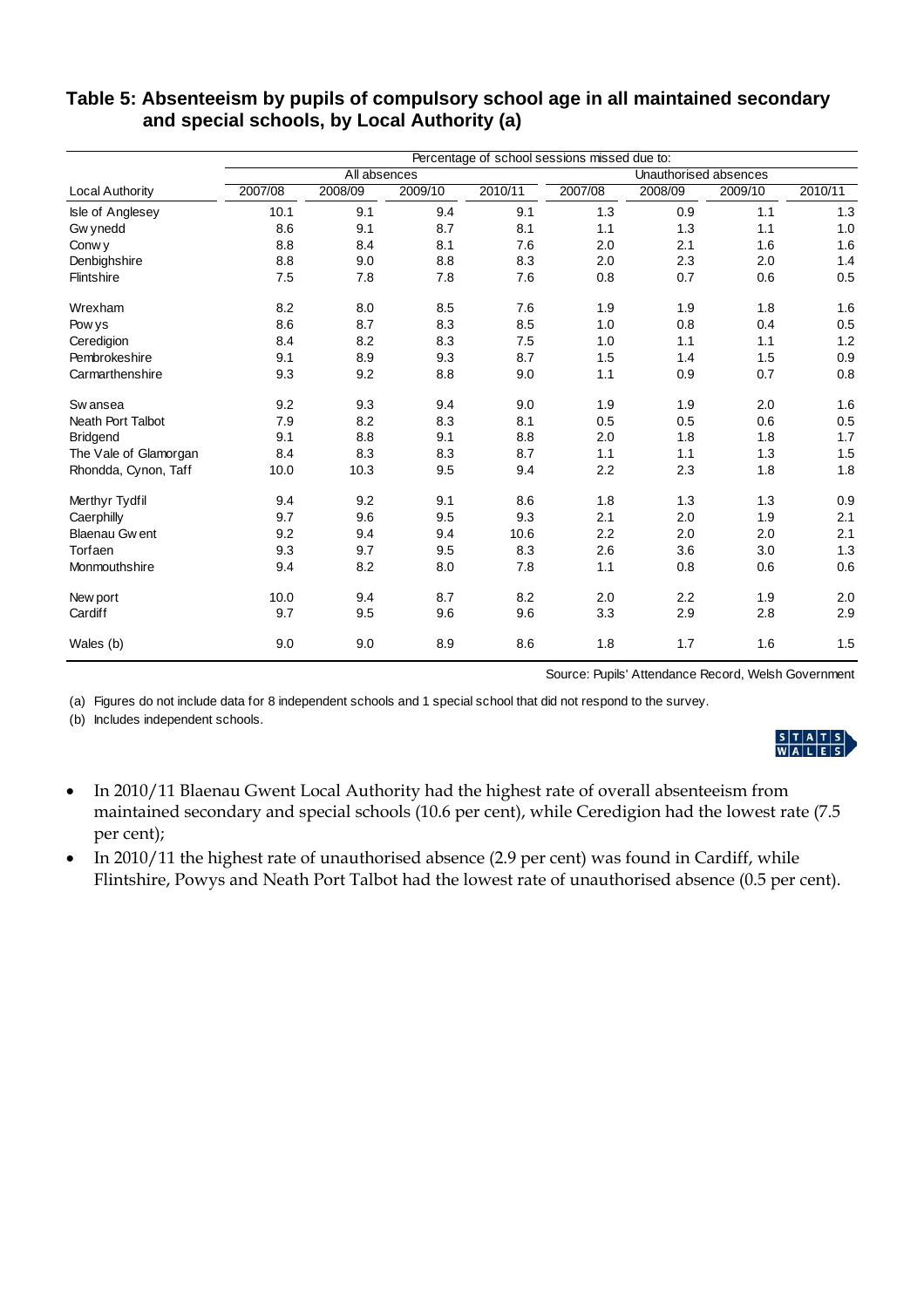#### **Chart 2: Range of Local Authorities' rates of overall absenteeism by pupils of compulsory school age**

Chart 2 shows how the range of overall absence rates at the Local Authority level has changed over time and can be used in conjunction with the 'All absences' columns in Table 5. For each academic year a line has been drawn from the lowest Local Authority's overall absence rate to the highest. For example, in 2010/11 the lowest rate was 7.5 per cent and the highest rate was 10.6 per cent.

For each year the quarter of Local Authorities with the highest rate of overall absenteeism lie above the blue box, the quarter of Local Authorities with the lowest rate of overall absenteeism fall below the blue box and the remaining half of Local Authorities are in the blue box. The Wales average overall absenteeism rate has been plotted to show how the changes in Local Authority rates relate to the change in Wales as a whole.



- The highest rate of overall absenteeism in 2010/11, 10.6 per cent in Blaenau Gwent, is the highest rate since 2006/07, but is 1.8 percentage points lower than the highest rate in 2001/02;
- The lowest rate of overall absenteeism was 7.5 per cent in Ceredigion and has decreased by 0.3 percentage points since 2009/10, but in general the lowest rate has been stable since 2002;
- The top of the blue box for 2010/11, marking the level below which three quarters of Local Authorities fall, is just above the Wales average for 2009/10. This means that although one Local Authority had a relatively high rate of overall absenteeism, almost three quarters of Local Authorities had a lower rate of overall absenteeism than the Welsh average last year.

6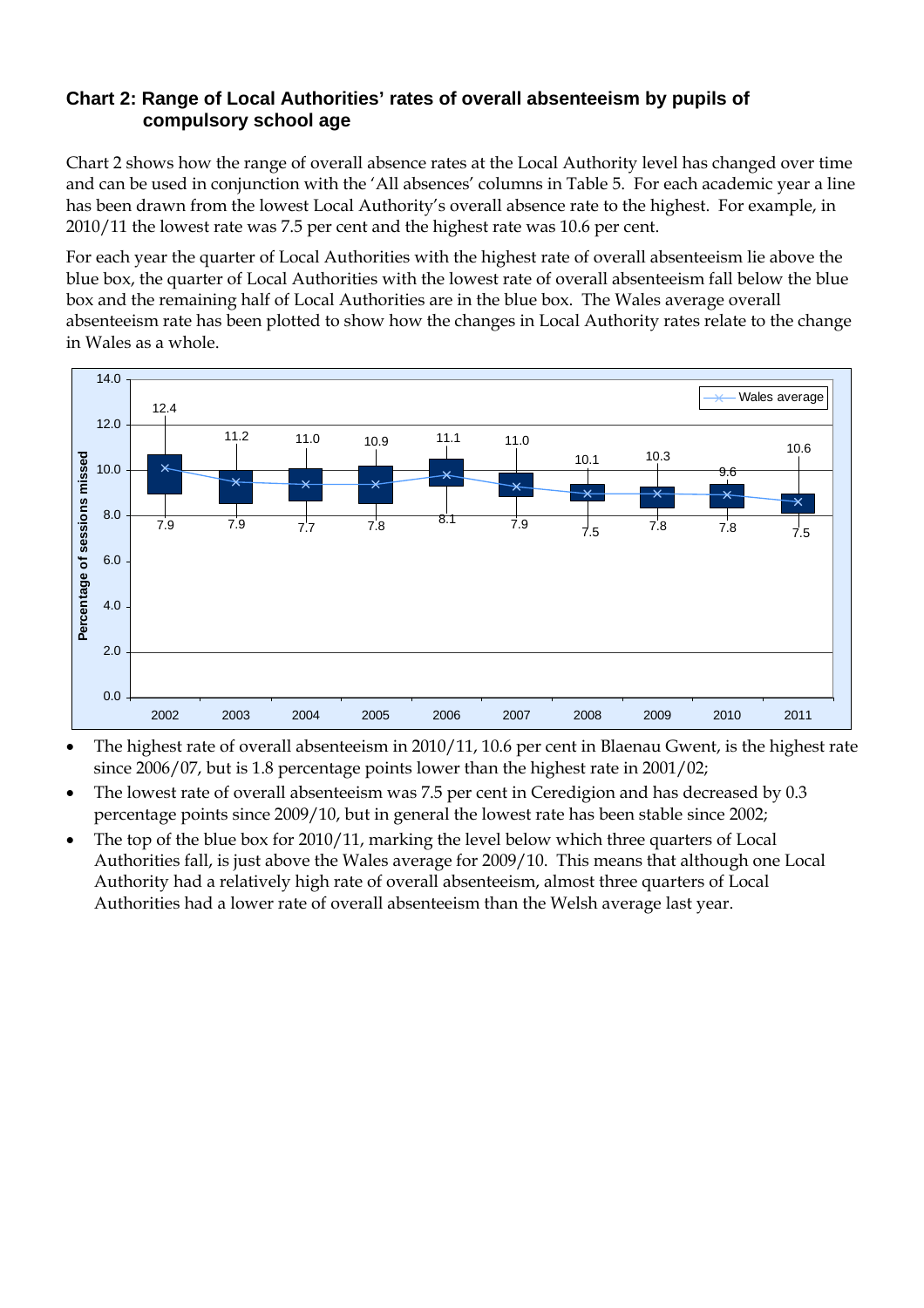#### **Chart 3: Range of Local Authorities' rates of unauthorised absenteeism by pupils of compulsory school age**

Chart 3 shows how the range of unauthorised absence rates at the Local Authority level has changed over time and can be used in conjunction with the 'Unauthorised absences' columns in Table 5. For each academic year a line has been drawn from the lowest Local Authority's unauthorised absence rate to the highest. For example, in 2010/11 the lowest rate was 0.5 per cent and the highest rate was 2.9 per cent.

For each year the quarter of Local Authorities with the highest rate of unauthorised absenteeism lie above the blue box, the quarter of Local Authorities with the lowest rate of unauthorised absenteeism fall below the blue box and the remaining half of Local Authorities are in the blue box. The Wales average unauthorised absenteeism rate has been plotted to show how the changes in Local Authority rates relate to the change in Wales as a whole.



- The highest rate of unauthorised absenteeism in 2010/11 was 2.9 per cent, which is the lowest that this value has been since 2001/02.
- The lowest rate of unauthorised absence was 0.5 per cent in Flintshire, Powys and Neath Port Talbot, but has increased a little since 2009/10. In general the lowest rate has been stable since 2002;

7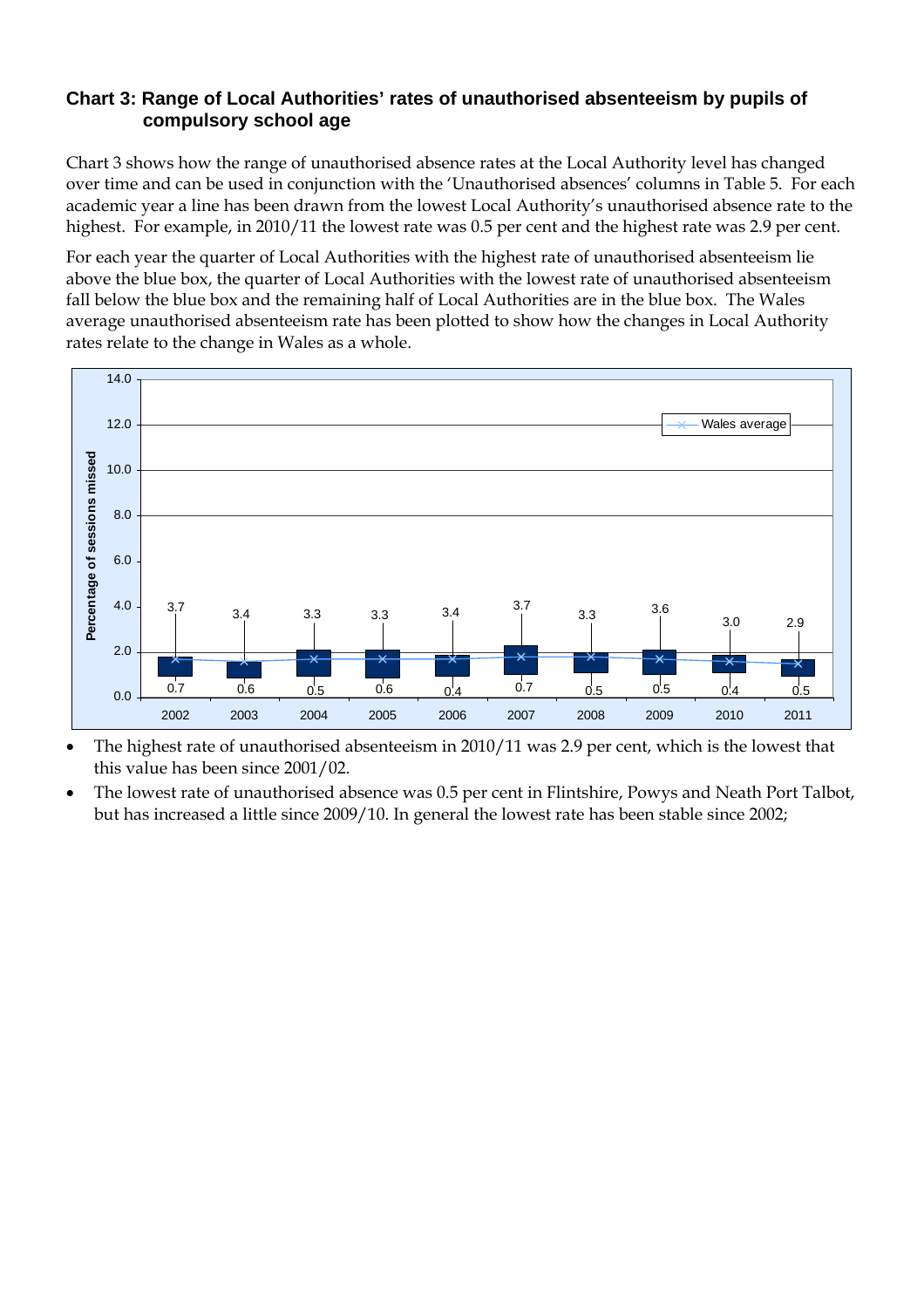| Table 6: Distribution of pupils in maintained secondary schools by length of overall |  |
|--------------------------------------------------------------------------------------|--|
| absence, 2010/11                                                                     |  |

|                                   | Pupils in schools during 2010/11 | Percentage of |                 |
|-----------------------------------|----------------------------------|---------------|-----------------|
| Number of days of overall absence | <b>Number</b>                    | Percentage    | overall absence |
| No absence                        | 7,082                            | 4.1           | 0.0             |
| $0.5$ to 5 days                   | 46,681                           | 27.0          | 5.8             |
| 5.5 to 10 days                    | 40,484                           | 23.4          | 13.5            |
| 10.5 to 15 days                   | 27,617                           | 16.0          | 15.2            |
| 15.5 to 20 days                   | 17,624                           | 10.2          | 13.5            |
| 20.5 to 25 days                   | 11,089                           | 6.4           | 10.9            |
| more than 25 days                 | 22,309                           | 12.9          | 41.0            |
| Total                             | 172,886                          | 100.0         | 100.0           |

Source: Pupils' Attendance Record, Welsh Government

- A little over 7,000 pupils (4.1 per cent) had no absence from school in 2010/11, while just over 22,300 pupils (12.9 per cent) were absent for more than 25 days (5 school weeks);
- Almost one fifth of pupils account for over half of the number of missed sessions in 2010/11.

#### **Table 7: Distribution of pupils in maintained secondary schools by their overall absence rates, 2010/11**

|                           | Pupils in schools during 2010/11 | Percentage of |                 |  |
|---------------------------|----------------------------------|---------------|-----------------|--|
| Overall absence rate      | <b>Number</b>                    | Percentage    | overall absence |  |
| $0\%$                     | 7,082                            | 4.1           | 0.0             |  |
| Over 0%, but 4% at most   | 55,104                           | 31.9          | 8.0             |  |
| Over 4%, but 6% at most   | 24,376                           | 14.1          | 8.2             |  |
| Over 6%, but 10% at most  | 35,754                           | 20.7          | 18.8            |  |
| Over 10%, but 20% at most | 35,338                           | 20.4          | 32.8            |  |
| Over 20%, but 30% at most | 8,848                            | 5.1           | 14.2            |  |
| Over 30%, but 50% at most | 4.657                            | 2.7           | 11.4            |  |
| Over 50%                  | 1.727                            | 1.0           | 6.7             |  |
| Total                     | 172,886                          | 100.0         | 100.0           |  |

Source: Pupils' Attendance Record, Welsh Government

• Just over 1,700 pupils were absent for more than half the time that they were on roll at a maintained secondary school.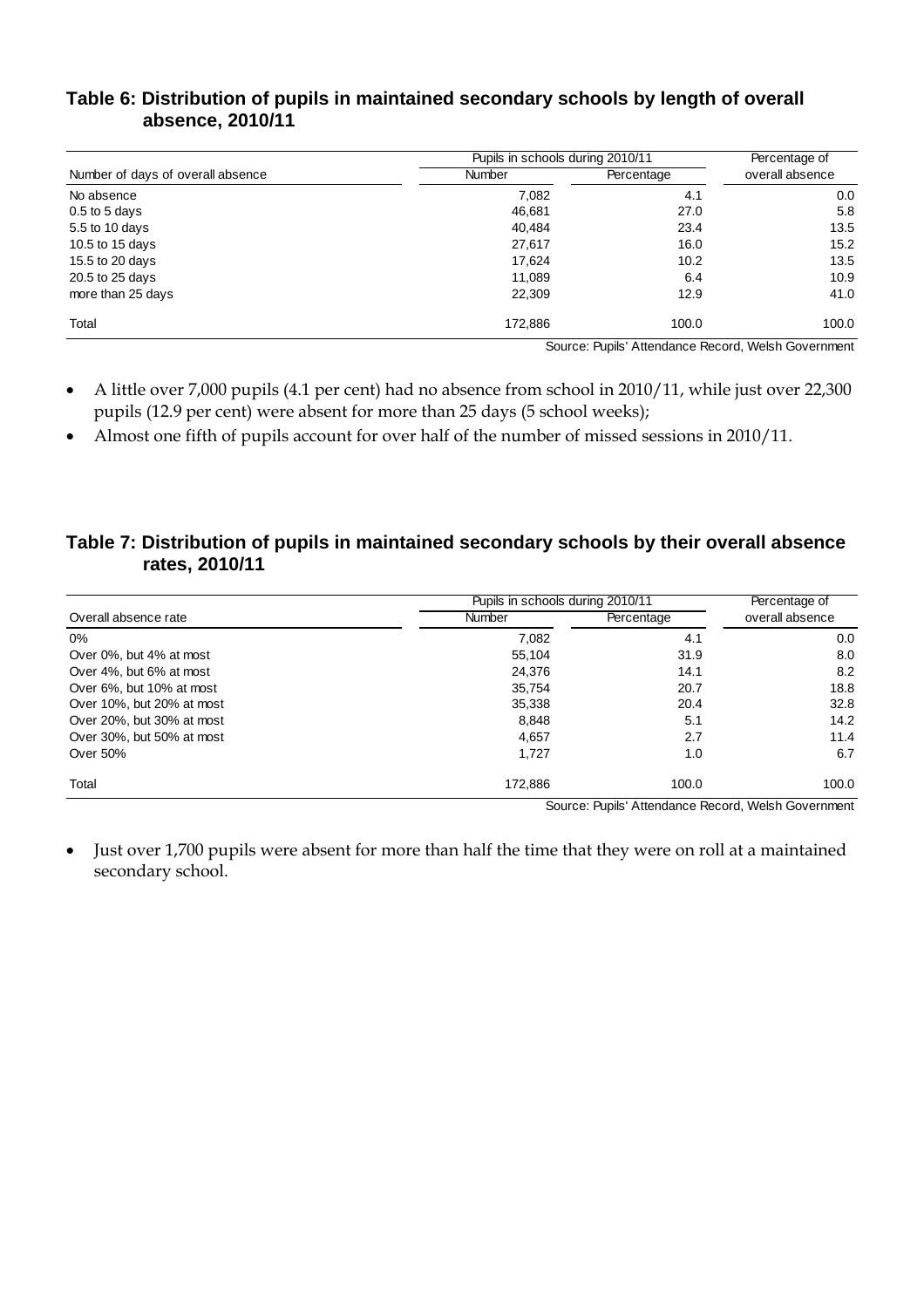#### **Chart 4: Distribution of pupils in maintained secondary schools by length of overall absence**

Chart 4 groups all pupils attending maintained secondary schools in Wales by the number of days that they were absent and plots the percentage of pupils that fall into four groups from 2008/09 to 2010/11. As the legend shows, the bottom bars relate to the percentage of pupils who had no absence and the bars above it increase in length of absence to the top bars which represent the percentage of pupils who were absent for over 20.5 days. We can only produce this chart for the last three years as the necessary data is not available before that.



- There has been very little change in the proportion of pupils in each group over the past three years, but in 2010/11 the there were higher percentages of pupils that had no absence or 0.5 to 10 days of absence than previous years, 4.1 and 50.4 per cent respectively;
- In 2010/11 19.3 per cent of pupils were absent for over 20 days, 0.6 percentage points lower than 2009/10.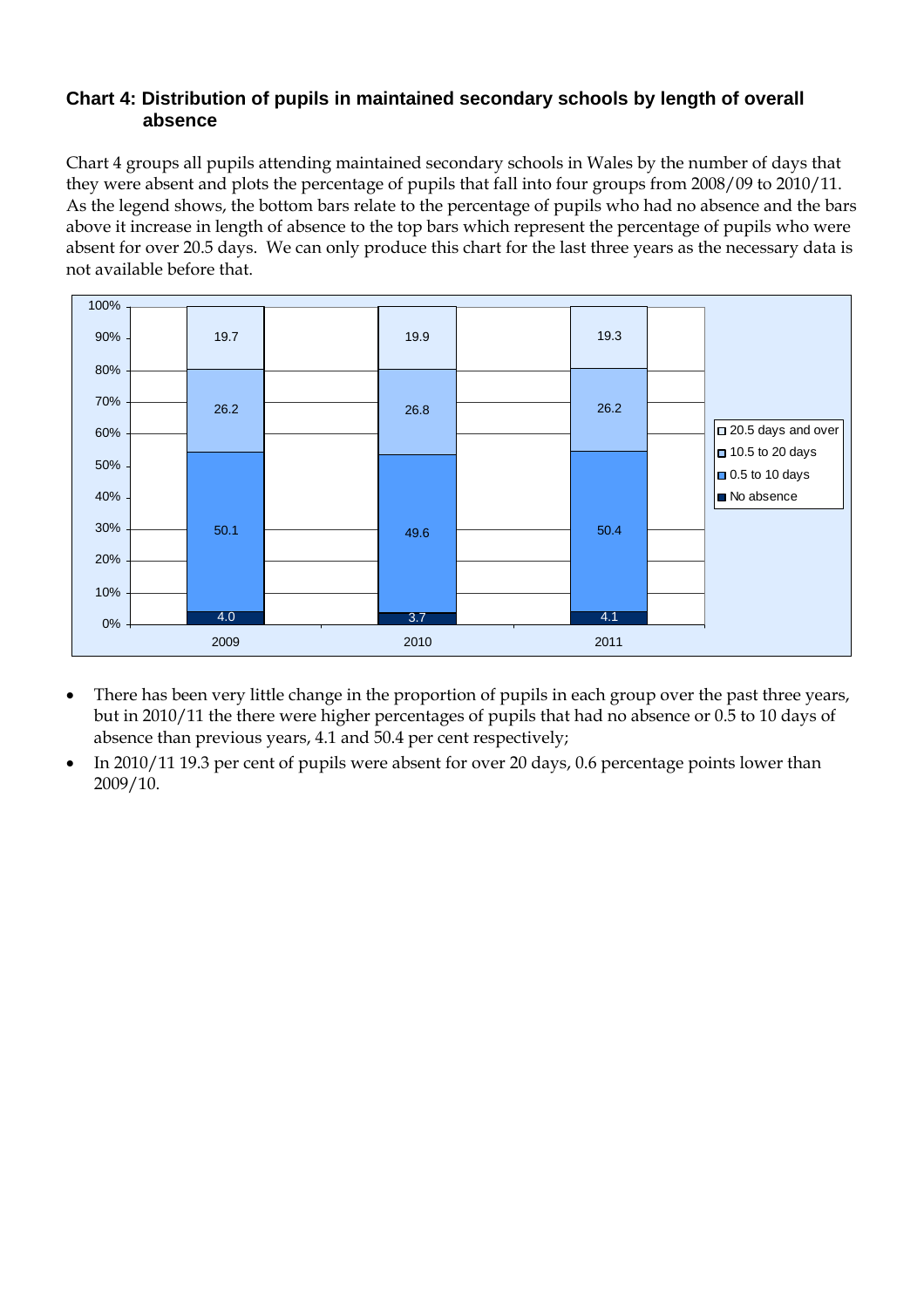#### **Table 8: Absenteeism by pupils of compulsory school age in all maintained secondary schools: comparison with England (a)**

|                      | 2007/08 | 2008/09 | 2009/10 |  |
|----------------------|---------|---------|---------|--|
| Overall absence      |         |         |         |  |
| Wales                | 9.1     | 9.0     | 8.9     |  |
| England (b)          | 7.3     | 7.2     | 6.8     |  |
| Unauthorised absence |         |         |         |  |
| Wales                | 1.8     | 1.7     | 1.6     |  |
| England (b)          | 1.5     | 1.5     | 1.4     |  |

Source: Pupils' Attendance Record, Welsh Government Department for Education

(a) The latest data available for England are for 2009/10, so a comparison betw een England and Wales for 2010/11 is not possible yet.

(b) Figures exclude City Technology Colleges and Academies.

- England's rate of overall absence continues to be lower than that of Wales and the gap between the two rates widened from 2008/09 to 2009/10;
- England have a lower rate of unauthorised absence than Wales, but the gap remains the same at 0.2 percentage points between England and Wales' unauthorised absence rate.

#### **Accessing the data electronically**

The data behind the charts and some of the tables in this release can be found on StatsWales (a free-touse internet service that allows visitors to view, manipulate, create and download tables and charts). Please select "Schools and Teachers" at the navigation screen of the following site: [www.statswales.wales.gov.uk](http://www.statswales.wales.gov.uk/index.htm)

# STATS<br>WALES

Tables 4, 6 and 7 are based on data not available on StatsWales. For further data relating to these tables or attendance data for individual schools please email [school.stats@wales.gsi.gov.uk.](mailto:school.stats@wales.gsi.gov.uk)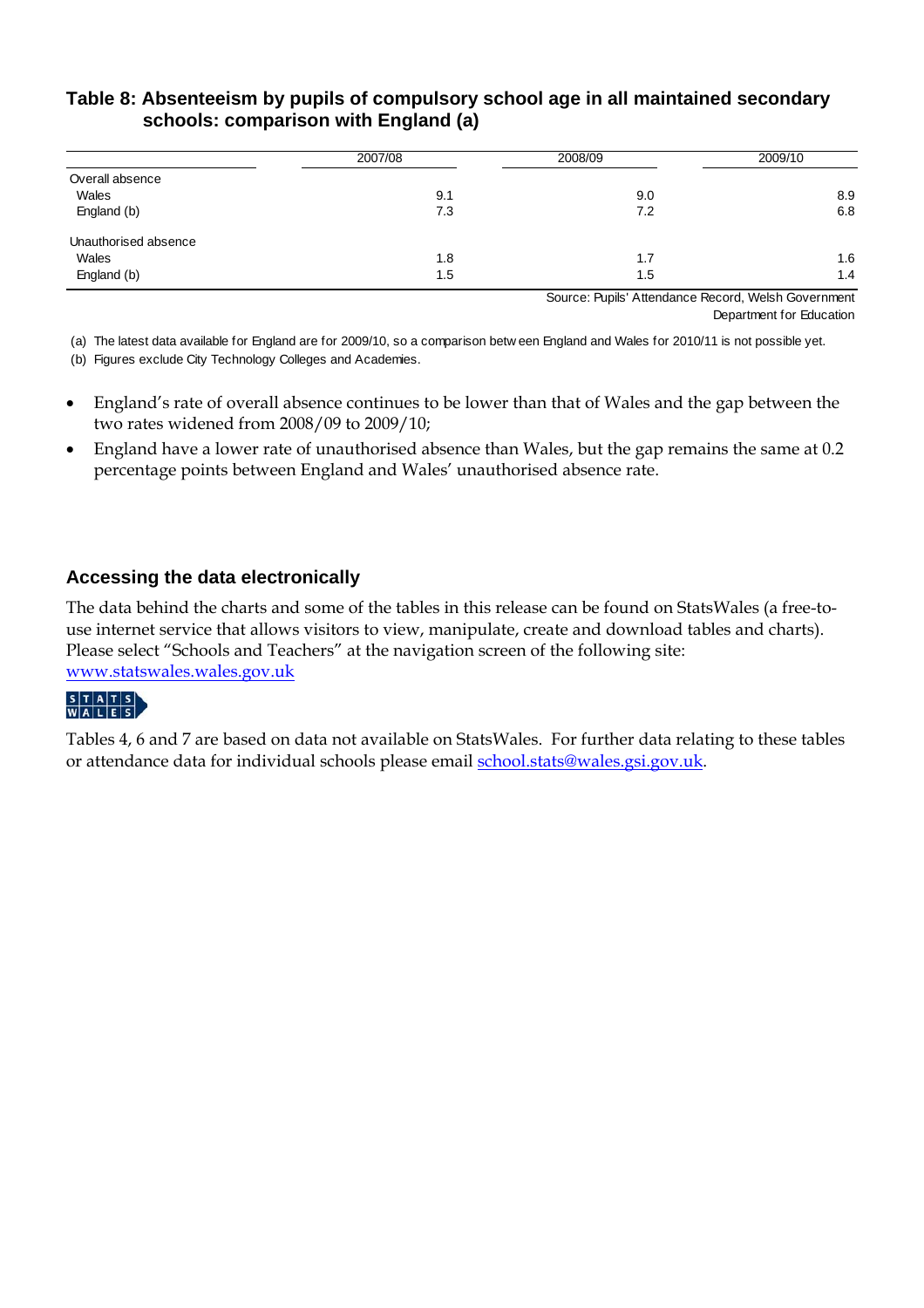# **Notes**

# **1 Context**

# **1.1 Policy/Operational**

All children who are receiving an education at school during the normal school day must be placed on the attendance register. An attendance register records every pupil's attendance at every session the school is open to pupils and must be called twice a day: at the start of the morning session and once during the afternoon session. The register must show whether each pupil is present, engaged in an approved educational activity off-site (treated as present if they attend that provision), or absent. In addition, where a pupil of compulsory school age is absent, the register must also show whether the absence was authorised or unauthorised.

The Welsh Government expects schools and Local Authorities to take a proactive approach to promoting high levels of attendance and following up pupils with poor attendance at an early stage.

# **1.2 Related Publications**

A similar release relating to absenteeism from maintained primary, special and independent schools in Wales during the 2009/10 academic year entitled 'Absenteeism from Primary Schools, 2009/10' was released on 8 December 2010 and can be found here:

<http://wales.gov.uk/topics/statistics/theme/schools/?lang=en>

England publish absenteeism data for primary and secondary schools in the statistical release entitled 'Pupil Absence in Schools in England, Including Pupil Characteristics'. The latest available statistics can be found here: <http://www.education.gov.uk/rsgateway/DB/SFR/index.shtml>

Scotland publish absenteeism data for primary and secondary schools in supplementary dataset tables. The latest available statistics can be found on their website: [http://www.scotland.gov.uk/Topics/Statistics/Browse/School-](http://www.scotland.gov.uk/Topics/Statistics/Browse/School-Education/AttendanceAbsenceDatasets)

[Education/AttendanceAbsenceDatasets](http://www.scotland.gov.uk/Topics/Statistics/Browse/School-Education/AttendanceAbsenceDatasets)

Northern Ireland publish primary and post-primary (secondary) school absenteeism data and their latest statistics can be found here: [http://www.deni.gov.uk/index/32-statisticsandresearch\\_pg/32](http://www.deni.gov.uk/index/32-statisticsandresearch_pg/32-statistics_and_research_statistics_on_education_pg/32_statistics_and_research_-_statistics_on_education-pupil_attendance.htm) [statistics\\_and\\_research\\_statistics\\_on\\_education\\_pg/32\\_statistics\\_and\\_research\\_](http://www.deni.gov.uk/index/32-statisticsandresearch_pg/32-statistics_and_research_statistics_on_education_pg/32_statistics_and_research_-_statistics_on_education-pupil_attendance.htm) statistics on education-pupil attendance.htm

# **2 Data Source**

The Pupils' Attendance Record is made up of pupil-level attendance data collected electronically from maintained schools, care of their Local Authority (LA), and school-level attendance data from special and independent schools collected via a voluntary, paper-based survey. Both collections are carried out by the Statistical Directorate within the Welsh Government.

Attendance data for England were taken from the following statistical releases:

- [SFR03/2009 Pupil Absence in Schools in England, including Pupil Characteristics: 2007/08](http://www.education.gov.uk/rsgateway/DB/SFR/s000832/index.shtml) (Table 7.1)
- [SFR07/2010 Pupil Absence in Schools in England, Including Pupil Characteristics: 2008/09](http://www.education.gov.uk/rsgateway/DB/SFR/s000918/index.shtml) (Table 7.1)
- [SFR03/2011 Pupil Absence in Schools in England, Including Pupil Characteristics: 2009/10](http://www.education.gov.uk/rsgateway/DB/SFR/s000994/index.shtml) (Table 9.2)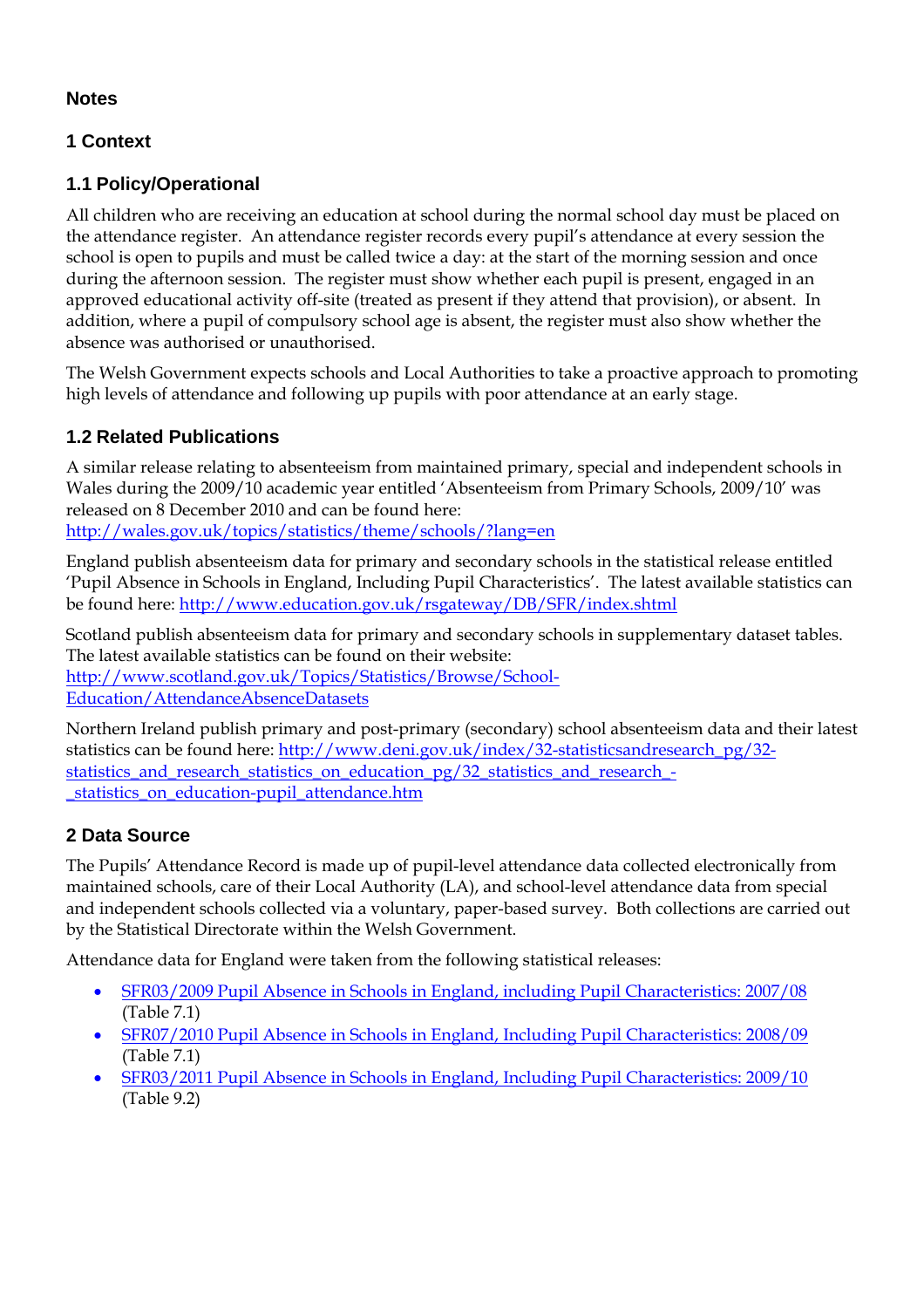# **3 Definitions**

# **3.1 Coverage**

The absenteeism information in this Statistical First Release relates to the percentage of half-day sessions missed by pupils due to unauthorised and overall absence from the start of the academic year to the late May Bank Holiday. Pupils of compulsory school age (5-15) registered at maintained secondary schools and pupils aged 11-15 registered at special and independent schools are included in the data (ages as on 31st August before the start of the academic year). Attendance data was received from 309 schools with pupils within these age groups in the 2010/11 academic year.

The free school meal data is collected through the January Pupil Level Annual Schools Census (PLASC) and is based on a 3-year average. Where schools have merged, the 3-year average for the new school includes free school meal data for the previous schools for the year or years that they were open prior to merging.

# **3.2 Types of Absence**

**All** (or '**overall**') absences comprise those which are authorised and unauthorised:

- an **authorised absence** is an absence with permission from a teacher or other authorised representative of the school. This includes instances of absence for which a satisfactory explanation has been provided (e.g. illness, family bereavement or religious observance);
- an **unauthorised absence** is an absence without permission from a teacher or other authorised representative of the school. This includes all unexplained or unjustified absences.

Note that pupils undertaking approved and supervised educational activities conducted away from the school (e.g. work experience or educational visits) are deemed to be present at the school.

### **4 Key Quality Information**

This section provides a summary of information on this output against five dimensions of quality: Relevance, Accuracy, Timeliness and Punctuality, Accessibility and Clarity, and Comparability. Between September and November 2010 we conducted a public consultation on our Education Statistics outputs in which we asked for feedback on the quality of the outputs. A summary of the responses has been published and is available here: <http://wales.gov.uk/consultations/statistics/education/?lang=en>

### **4.1 Relevance**

The statistics are used both within and outside the Welsh Government to monitor educational trends and as a baseline for further analysis of the underlying data. Some of the key users are:

- Ministers and the Members Research Service in the National Assembly for Wales;
- The Department for Education in England;
- other government departments:
- Local Authorities and schools;
- ESTYN, Her Majesty's Inspectorate of Education and Training in Wales;
- Wales Audit Office;
- The Department for Education and Skills in the Welsh Government;
- other areas of the Welsh Government;
- the research community;
- students, academics and universities;
- individual citizens and private companies and the media.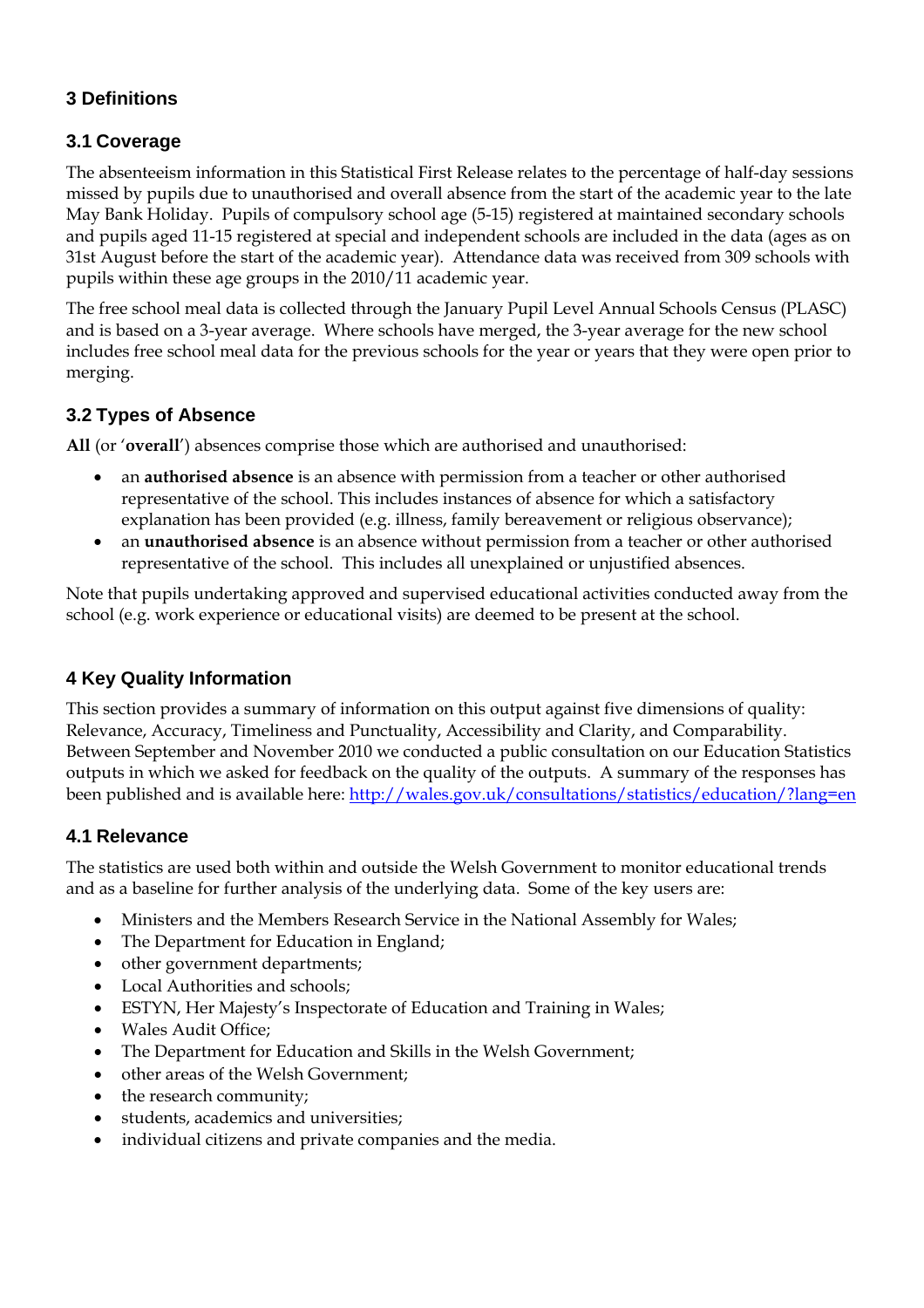These statistics are used in a variety of ways. Some examples of these are:

- advice to Ministers:
- the all-Wales education core data packs (the replacement for the National Pupil Database);
- LA and school comparisons and benchmarks;
- to inform the education policy decision-making process in Wales;
- development of a national banding system for Wales;
- to inform ESTYN during school inspections;
- contributes to the National Performance Indicators;
- international benchmarking;
- the education domain of the Welsh Index of Multiple Deprivation;
- to assist in research in educational attainment.

### **4.2 Accuracy**

The Welsh Government works closely with schools and Local Authorities in order to ensure all data are validated before tables are published. Data is collated into an electronic return and submitted to the Welsh Government through DEWi, a secure online data transfer system developed by the Welsh Government. Various stages of automated validation and sense-checking are built into the process to ensure a high quality of data.

During the 2009/10 academic year extreme weather conditions forced a large number of schools to close to protect the welfare of their students. Some schools were able to remain open for pupils who could safely attend. Those who were unable to attend on these days were recorded as having authorised absence, thereby inflating the schools' overall absence percentages. Since not all schools had partial closures due to the inclement weather, and those that did close for a varying number of days and had a varying percentage of pupils absent, the scale of the effect of these partial closures on Local Authorities' absence rates could not be measured.

A new statistical category 'Not required to attend' was included in the Welsh Government's attendance data collection for the first time this year. Half-day sessions are recorded in this category in situations when individual pupils' attendance is not possible but the school remains open, such as when pupils are not able to safely attend school, and will not be counted towards the total number of sessions that they could attend in a year. This mean that extreme weather conditions will no longer adversely affect either schools' or Local Authorities' attendance percentages.

### **4.3 Timeliness and Punctuality**

DEWi was available for uploading files on 31 May 2011, with maintained secondary schools asked to submit attendance data for every pupil aged between 5 and 15 on roll at the school between the start of the academic year and 27 May 2011. Schools and Local Authorities were then asked to validate their data within the validation period, which closed on 24 June 2011. Special and independents schools were asked to submit attendance data for pupils aged between 11 and 15 on roll between the start of the academic year and 27 May 2011 by 24 June 2011 and were then sent a summary of their school's data for validation and verification.

Improvements in the data collection method and procedures, along with the help of colleagues in Local Authorities and schools, have resulted in us being able to bring forward the publication of this Statistical First Release by over a month since 2008.

# **4.4 Accessibility and Clarity**

This Statistical First Release is pre-announced and then published on the Statistics section of the Welsh Government website. It is accompanied by more detailed tables on StatsWales, a free to use service that allows visitors to view, manipulate, create and download data.